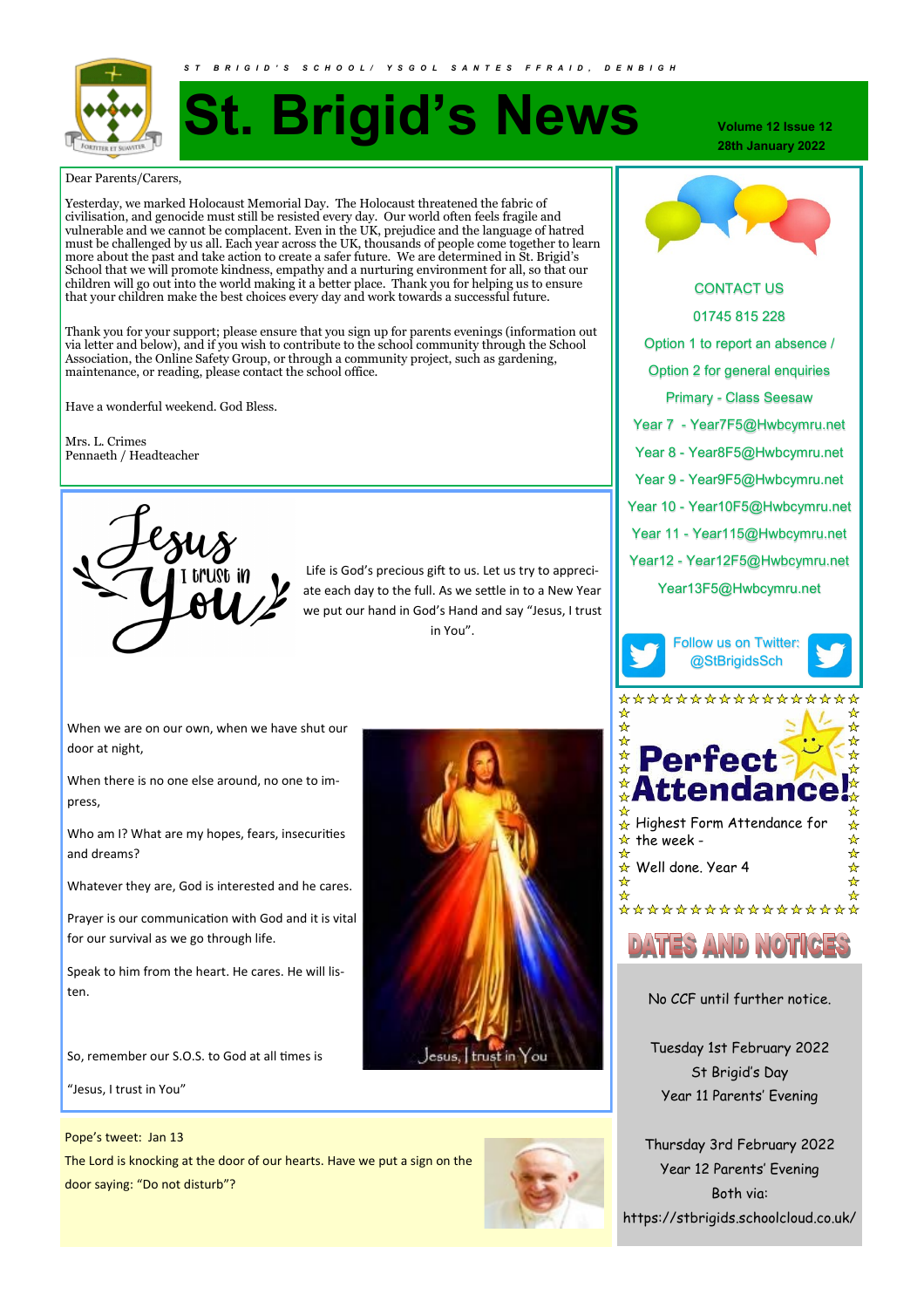

## Tuesday 1st February—St Brigid's Day

February 1st marks Lá Fhéile Bríde or St Brigid's Day. There are many traditions and customs associated with this feast-day, some of which are highlighted below.

Spring and protecting the farm and home

St Brigid promised fine weather from her feast day onwards. Spring, the season of hope and new life, brought better weather, longer days. With it came new life on the farm and new growth on the land. On St Brigid's Eve, a festive meal of potatoes and butter was eaten and all of the family made special crosses in honour of the saint. They sought St. Brigid's protection for the fertility of the household, farm and land and to safeguard them from illness and disease.

In parts of Connacht, people would carry a large straw belt (a Crios Bríde) through which the inhabitants passed while saying a prayer to St Brigid, in the hope of gaining the saint's protection from illness during the coming year. Throughout Ireland, there are many holy wells dedicated to St Brigid and it was traditional to visit these either the evening before or on her

feast day. Water obtained at this time, was believed to be particularly blessed.

Sometimes a piece of cloth or ribbon (Brat Bríde or Ribín Bríde) was left outside on the windowsill or near the door for the night. It was believed it would be touched by St. Brigid on her travels and thus be endowed with the power to ward off illness and pain in both humans and animals. For the coming year, it was kept safely and used for healing, or incorporated into clothing so as to offer protection to the wearer.

In many of parts of Ireland 'Biddy Boys' (or girls) went from house to house with 'Biddy', an effigy of the saint, often a straw doll, collecting money and food for a party in her honour while reciting a rhyme similar to this one:

*Here is Brigid dressed in white. Give her a penny for this dark night. She is deaf, she is dumb, For God's sake, give her some.* 

#### **St Brigid's Crosses**

The St Brigid's Cross, pinned up above the front door or in the kitchen, is still a familiar feature in many homes. The making of crosses - in a variety of styles are traditionally associated with the celebration of the feast of St. Brigid.

The most recognisable cross is the four-armed St Brigid's Cross. This style was favoured in the north of Ireland. Regional styles and variety existed throughout Ireland and the Irish Folklife Collection, located in the National Museum of Ireland - Country Life has an example of most of these.

Although straw, rushes and reeds were most common, grass, hay, wood, goose quills, wire and fabric were also used to form crosses. Whatever material was used, it was sprinkled with holy water before-hand and a prayer to welcome the saint into the home was often recited. Traditional designs were diamond, interlaced or wheel-shaped and could have two, three or four arms. In some areas of the west coast, two strips of wood were tied together to form a simple cross.

Crosses were hung up in homes and animal sheds and then leftover straw was often sprinkled on the crops or incorporated into bedding for animals so as to invoke the saint's blessing as she passed through the country on the eve of her feastday. It was common to give a St Brigid's Cross as a gift to those with a new home, and to newlyweds, so as offer protection and to wish the couple well in starting a family.

#### Brigid's Fire

A perpetual flame burned in Kildare in pre-Christian times and was kept alight by Brigid and her nuns until the 16th century. Scholars suggest that priestesses used to gather on the hill of Kildare to tend their ritual fires while invoking a goddess named Brigid to protect their herds and to provide a fruitful harvest. When Brigid built her monastery and church in Kildare she continued



the custom of keeping the fire alight. For her and her nuns the fire represented the new light of Christianity, which reached Irish shores early in the fifth century. In Brigid's time, the number of her nuns who tended the flame was nineteen. On the 20th day, Brigid tended it herself. The sacred flame survived possibly up to the suppression of the monasteries in the sixteenth century. In 1993 the flame was re-lit in the Market Square, Kildare, by Sr. Mary Teresa Cullen, then congregational leader of the Brigidine Sisters. Kildare County Council commissioned a sculpture to house the flame in Kildare Town Square in 2005. President of Ireland, Mary McAleese, presided at the lighting of the Perpetual Flame in the Town Square on St. Brigid's Day 2006. This flame was lit from the flame tended by the Brigidine Sisters in Solas Bhride. The Brigid Light is still guarded and tended in Solas Bhride as it was in Kildare many centuries ago by the Sisters of St Brigid. The flame burns as a beacon of hope, justice and peace for Ireland and our world.

Year 7 making traditional crosses will be one of our celebrations to mark St Brigid's day at school - photographs in the next edition of the Newsletter.